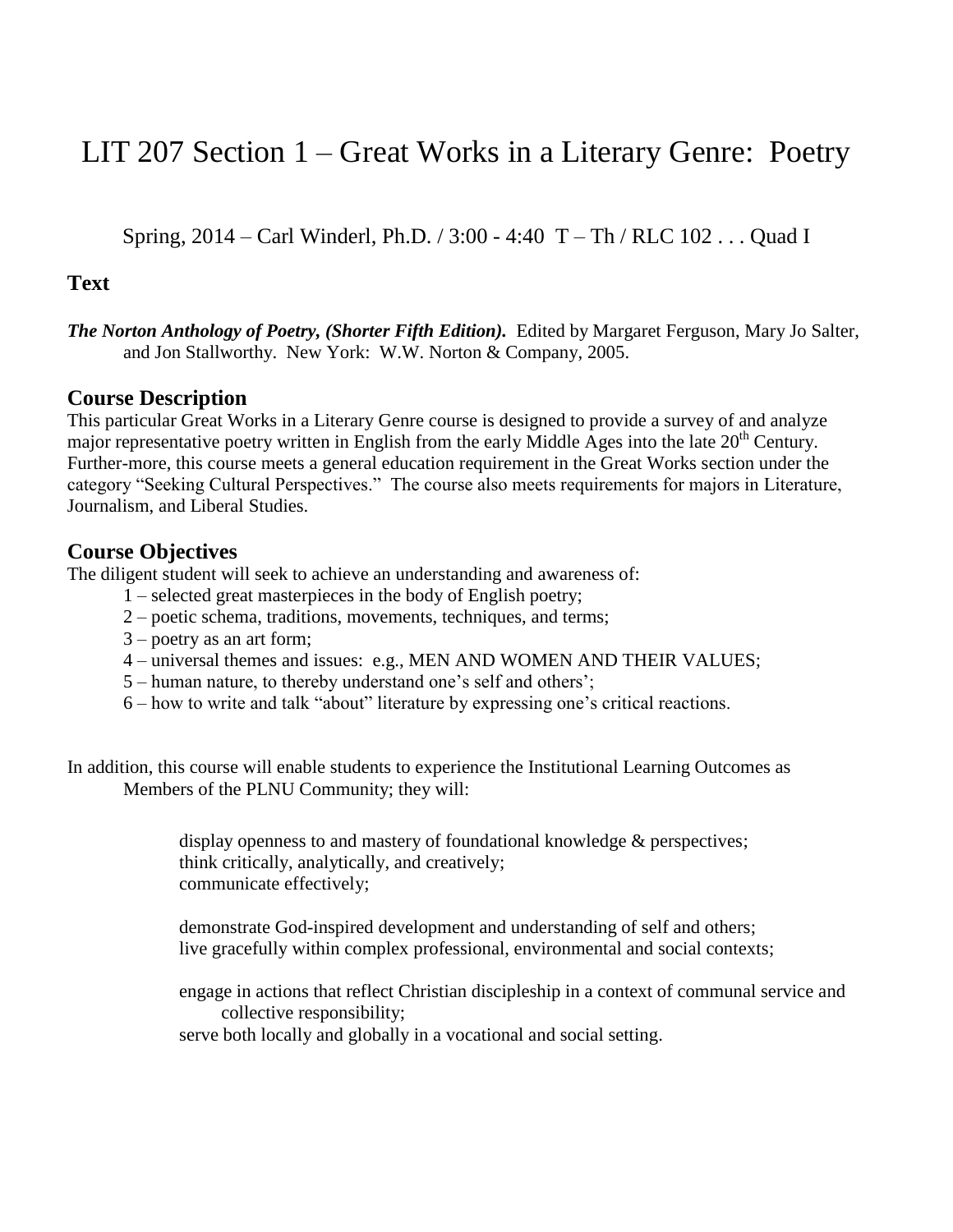Furthermore, this course will also enable students to experience the General Education Program

Learning Outcomes as members of this class; they will achieve:

#### **Learning: Informed by our faith in Christ**

Students will

- A. Demonstrate effective written & oral communication skills, both as individuals and in groups
- B. Use quantitative analysis, qualitative analysis, & logic skills to address questions & solve problems
- C. Demonstrate effective & responsible use of information from a variety of sources

#### **Growing: In a Christ-Centered Faith Community**

Students will

- A. Examine the complexity of systems in the light of the reconciling work of God in Christ
- B. Demonstrate a respect for the relationships within and across diverse communities

#### **Serving: In a Context of Christian Faith**

Students will engage in acts of devotion and works of mercy informed by Christian scriptures and tradition, rooted in local congregations, and expressed as love of God and neighbor.

Finally, because of this course, students will be able to:

- 1. Closely read (comprehension, analysis) and critically analyze (analysis) texts in their original languages and/or in translation.
- 2. Recall (knowledge), identify (knowledge), and use (**application**) fundamental concepts of literary study to read and discuss texts
	- a. Standard literary terminology
	- b. Modes/genres of literature
	- c. Elements of literary genres
	- d. Literary periods (dates, writers, characteristics, and important developments)
	- e. Extra-literary research
- 3. Connect (synthesis,) the works with their own lives and with the social, cultural, and historical contexts of the works and their authors.

# **Course Requirements**

If you wish to master the course material, **CLASS ATTENDANCE** is necessary – imperative if you wish to pass the course with any kind of respectable grade. Rest assured there is an inexplicable correlation between class attendance and grade performance. N. B.: I will take Attendance daily.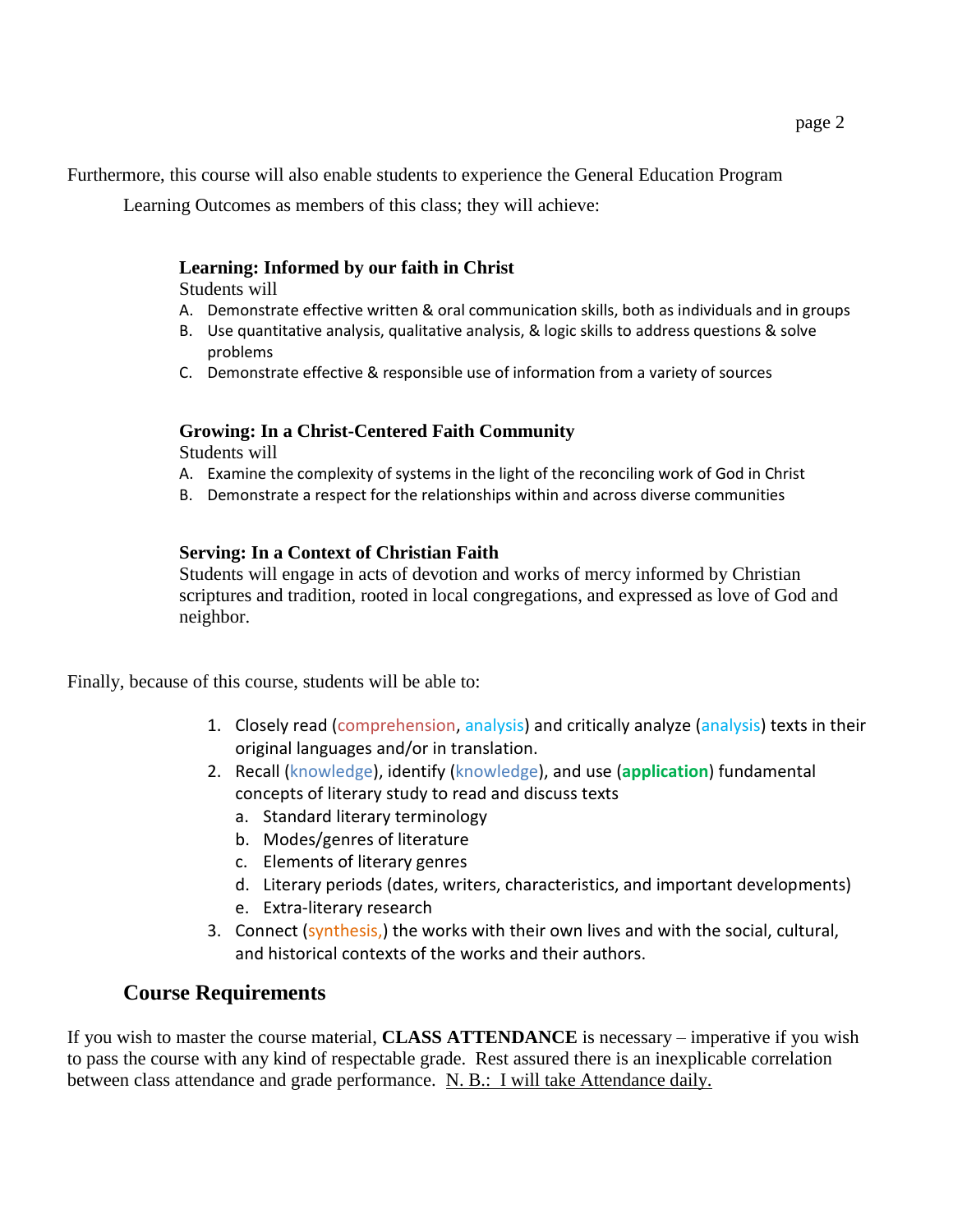The daily **READING ASSIGNMENTS** should be considered as minimum requirements. Read as widely as possible for this course. Individuals differ in reading ability, and some students might be able to read much more than the minimum requirements. Warning!!! Occasional **POP QUIZZES** will be given at the discretion of the instructor.

Each student will be required, during this Quad II class, to compile a body of work known as **ANNOTATED BIBLIOGRAPHIES**. Briefly, this assignment will be a one-page synopsis of any given work and your critical reaction to a theme; "idea"; cultural or cross-cultural application; character analysis, comparison, or contrast, etc. You will receive in class the required form to use and further instructions for how to compile this body of work. Be it known here, though, that you must complete and hand in two (2) of these reading responses, and the due date is listed in the Course of Study; please be aware that all AB's must be turned in by 5:00 P.M. on those two due dates. N.B.: I will accept No Late Papers. So, be sure to plan ahead.

In addition to the Annotated Bibliographies and occasional Spot Quiz, each student will be required to write a **FORMAL ESSAY** (approximately 550 to 700 words in length). The instructor will provide a list of possible topics, but students desiring to write an essay on a topic not listed must first consult with the instructor. These essays should, of course, follow the principles of good writing and thinking that was learned in WRI 110, 115, 116, or 120 (or their equivalent).

Some suggestions for earning a "Good Grade" on the Formal Essay and the Annotated Bibliographies:

Papers must be typed or printed out by a computer. Please consider your instructor's eyes and see to it that the type is dark and legible and that the font is simple.

AVOID PLAGIARISM!!! Students must not copy from any popular or critical source, on-line or otherwise. The instructor reserves the right to challenge or reject any story which he suspects is not the student's original work. Any plagiarized work – in-class writings, pop quizzes, or poetic or prose pieces –

will result in an AUTOMATIC "F" for the Course! (Also, see the institutional policy below**\***.)

# Federally required statement regarding academic accommodations:

While all students are expected to meet the minimum standards for completion of this course as established by the instructor, students with disabilities may require academic accommodations. At Point Loma Nazarene University, these students are requested to file documentation during the first two weeks of the semester with the Academic Support Center (ASC), located in the Bond Academic Center. This policy assists the University in its commitment to full compliance with Section 504 of the Rehabilitation Act and the Americans with Disabilities Act. Section 504 (a) prohibits discrimination against students with special needs and guarantees all qualified students equal access to and benefits of PLNU programs and activities. Once the student files documentation, the ASC will contact the student's instructors and provide written recommendations for reasonable and appropriate accommodations to meet the individual learning needs of the student.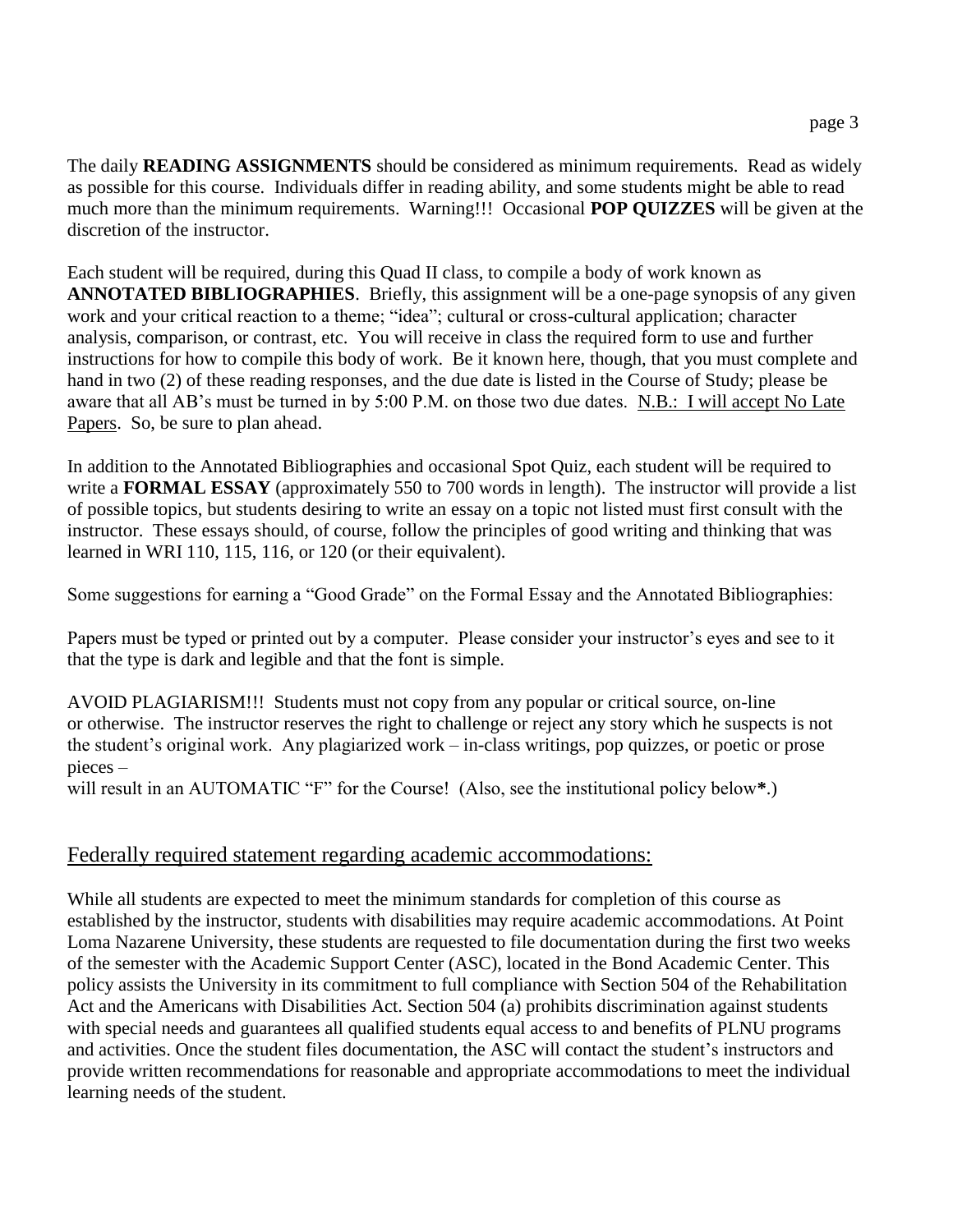# Departmental statement interpreting campus academic honesty policy:

The Department of Literature, Journalism, and Modern Languages deems intellectual and academic integrity to be critical to academic success and personal development; therefore, any unethical practice will be detrimental to the student's academic record and moral character. Students who present the work of others, which includes but is not limited to borrowing another student's work, buying a paper, or using the thoughts or ideas of others as if their own (using information in a paper without citation), commit plagiarism. Students will be held accountable for plagiarized material whether the material was plagiarized intentionally or unintentionally. Plagiarized work will result in a failing grade for the assignment and possibly for the course. In either event, a written report will be filed with the department chair and area dean. The dean will review the report and submit it to the provost and the vice president for student development. It will then be placed in the student's academic file.

# Statement concerning final examinations:

The published time for the final examination is one of the considerations when enrolling for a course. Students are expected to arrange their personal affairs to fit the examination schedule.

# **INCLUSIVE LANGUAGE**

The School of Theology and Christian Ministry is committed to the equality of women and men. Recognizing that people have often used the English language in ways that imply the exclusion or inferiority of women, the school urges students, faculty and staff to avoid sexist language in public discourse, in classroom discussion, and in their writings.

Because the Literature, Journalism, and Modern Language department recognizes the power of language, all public language used in this course, including written and spoken discourse, will be inclusive. This standard is outlined by all major academic style guides, including MLA, APA, and Chicago, and is the norm in university-level work.

Information from the *MLA Handbook*: "Because good scholarship requires objectivity, careful writers of research papers avoid language that implies unsubstantiated or irrelevant generalizations about such personal qualities as age, economic class, ethnicity, political or religious beliefs, race, or sex." (MLA Handbook, Sections 1.10 and 1.11—on pp. 60-63 in the  $6<sup>th</sup>$  ed.)

Information from the *Chicago Manual of Style*: "Biased Language—language that is either sexist or suggestive of other conscious or subconscious prejudices that are not central to the meaning of the work—distracts and may even offend readers, and in their eyes makes the works less credible." (Chicago Manual of Style, Section 5.203, p. 233 of the  $15<sup>th</sup>$  ed.)

*APA Manual*:<http://www.apastyle.org/>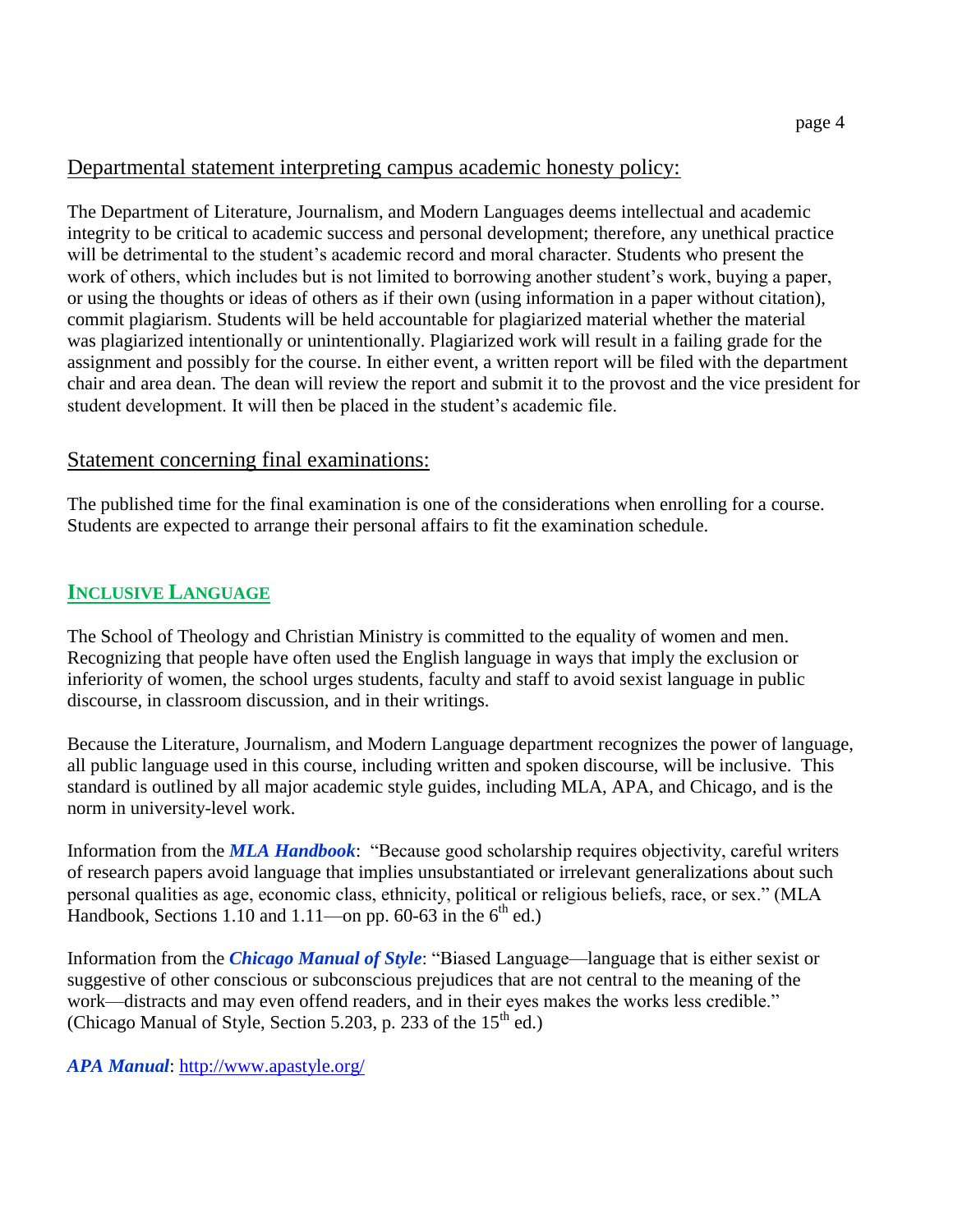*Inclusive Language Handbook: A Practical Guide to Using Inclusive Language* by Don Thorsen & Vickie Becker, Wesleyan/Holiness Women Clergy: <http://www.whwomenclergy.org/booklets/inclusivelanguage.php>

#### **PUBLIC DISCOURSE**

Much of the work we will do in this class is cooperative, by nature of the class discussions and general feedback given to written work and/projects; thus you should think of all your writing and speaking for and in class as public, not private, discourse. By continuing in this class, you acknowledge that your work will be viewed by others in the class.

#### **MAINTAINING YOUR OWN CLASS SCHEDULE THROUGH ONLINE REGISTRATION**

Students are responsible to maintain their own class schedules. Should the need arise (personal emergencies, poor performance, etc.) to drop this or any course, students are responsible to drop (provided the drop date meets the stated calendar deadline established by the university) their own course(s) and to make sure that all necessary forms (online or paper) are completed. Simply ceasing to attend a course or failing to follow through to arrange for a change of registration (drop/add) may result in a grade of F on the official transcript.

#### **PLNU MISSION STATEMENT: To Teach. To Shape. To Send.**

Point Loma Nazarene University exists to provide higher education in a vital Christian community where minds are engaged and challenged, character is modeled and formed, and service becomes an expression of faith. Being of Wesleyan heritage, we aspire to be a learning community where grace is foundational, truth is pursued, and holiness is a way of life.

#### **LJML DEPARTMENT MISSION STATEMENT**

Welcome to the Department of Literature, Journalism and Modern Languages. Embodying the core values of a Christian liberal arts education in the Wesleyan theological tradition, and focusing on the power of language and story to shape us and our world, the LJML Department and programs will provide students with knowledge, skills, and experiences to equip them to understand, interpret, analyze, evaluate, and create texts as linguistic and/or artistic expressions of diverse human experiences. We value reading, writing, researching, speaking, and discussing as profound means of participating in the redemptive work of God in all of creation. The following document will provide you with the information sources and information guidelines to University and Departmental policies that apply to all courses taken in this Department.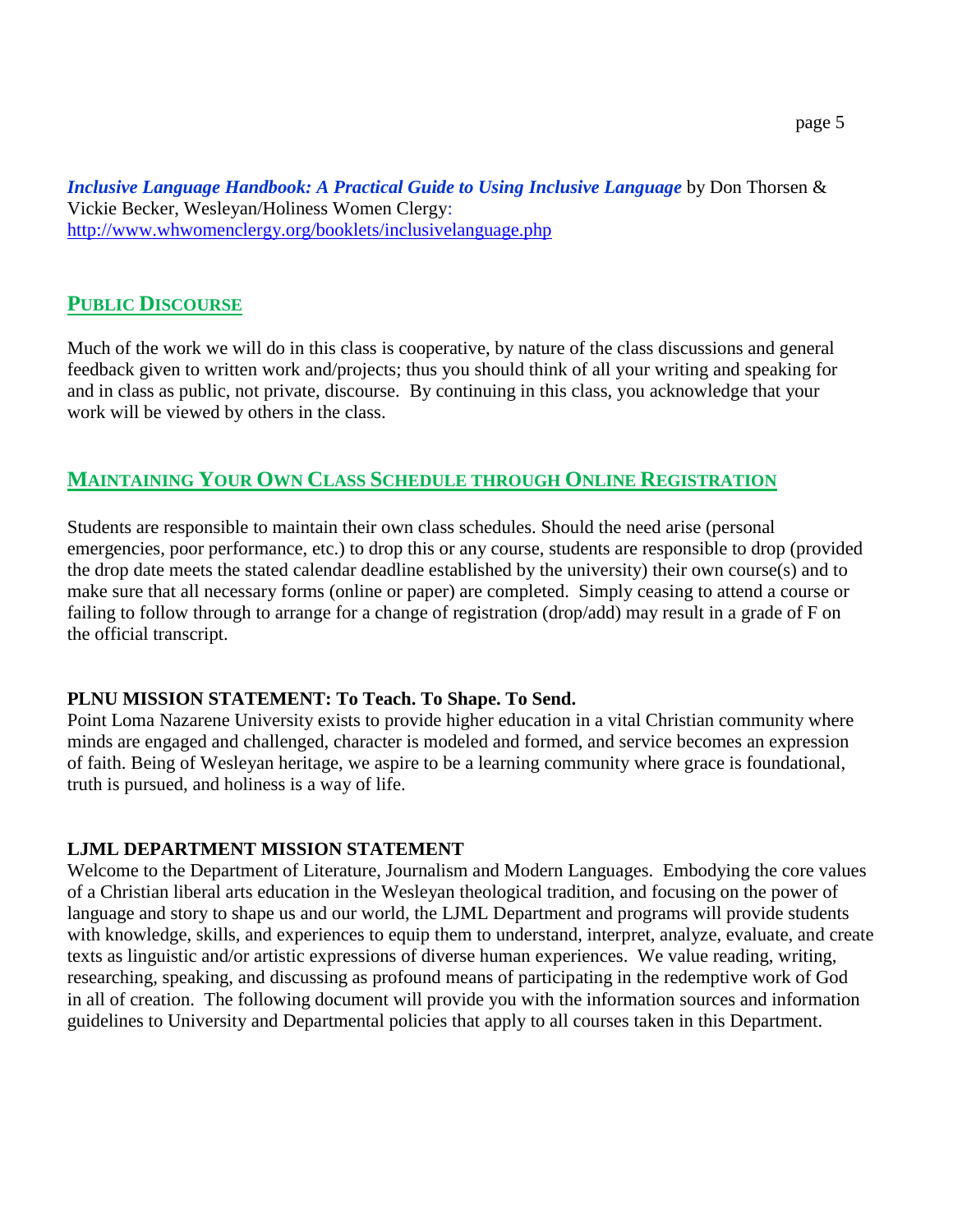#### **MAINTAINING CLASS SCHEDULE VIA ONLINE REGISTRATION**

Students must maintain their class schedules. Should students need arise to drop a course, they are responsible to drop the course (provided the drop date meets the stated calendar deadline established by the university) and to complete all necessary official forms (online or paper). Failing to attend and/or to complete required forms may result in a grade of F on the student's official transcript.

#### **COURSE CREDIT HOUR INFORMATION**

This class meets the Carnegie Unit minimum requirement of  $750$  minutes of instructional time  $+ 1500$ minutes of out-of-class work per 1 unit of credit. Specific details about how the class meets these requirements are included here in the course syllabus.

#### **ATTENDANCE AND PARTICIPATION**

Regular and punctual attendance at all classes is considered essential to optimum academic achievement. If the student is absent from more than 10 percent of class meetings, the faculty member has the option of filing a written report which may result in de-enrollment. If the absences exceed 20 percent, the student may be de-enrolled without notice. If the date of de-enrollment is past the last date to withdraw from a class, the student will be assigned a grade of W or WF consistent with university policy in the grading section of the catalog. See Academic Policies in the undergrad student catalog: [Policy Statements:](http://catalog.pointloma.edu/content.php?catoid=8&navoid=864) [Class Attendance](http://catalog.pointloma.edu/content.php?catoid=8&navoid=864#Class_Attendance)

#### **FINAL EXAMINATION POLICY**

Successful completion of this class requires taking the final examination **on its scheduled day and time**. The final examination schedule is posted on the Class Schedules site. If a student has more than three (3) final examinations on the same day, the student is authorized to contact each professor in order to work out an alternate time for one of those examinations. See [Class Schedules](http://www.pointloma.edu/experience/academics/class-schedules) for the final exam schedule for your classes.

#### **Assessments and Measurements**

The Final Grade for this course will be determined on the following basis: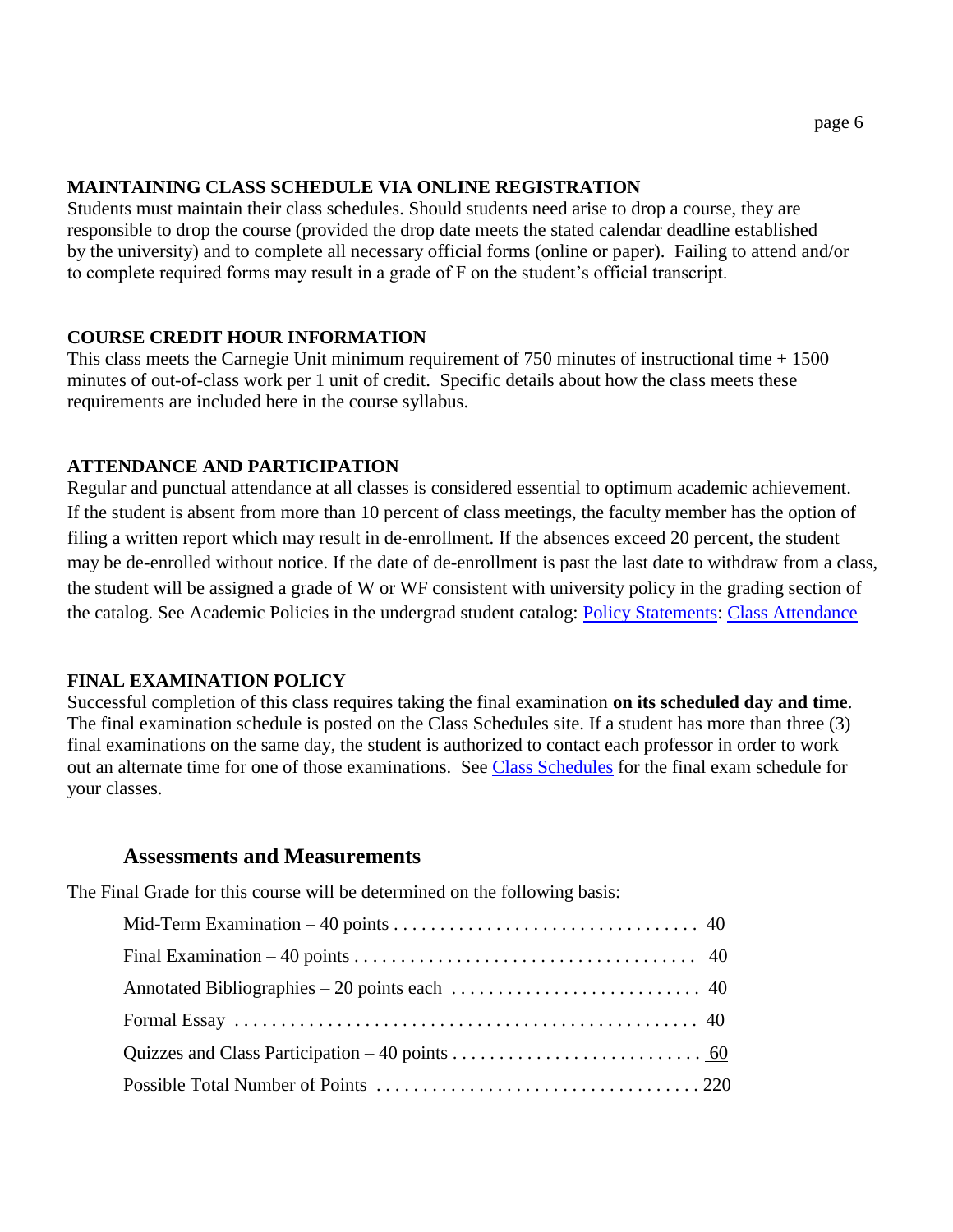In addition, the Final Grade can be affected positively or negatively by the following factors:

- $++++$  faithful attendance in class and active participation in discussions and "activities";
- - - - excessive absences, inattention in class, general lack of interest and punctuality.

With regard to technology in the classroom, if you choose to use your laptop or some other electronic device in class to take notes, be sure that you are sitting in the front row with your screen readily and easily available to my sight line; if you're not in the first row and if your screen is not accessible to me when I stand next to you, then I will assume you are surfing, e-mailing, I-Ming, text-messaging, or playing solitaire or some other mindless activity counter-productive to academic enlightenment. Should that be the case, you will receive a Zero for the Day; 3 Zeroes for the Day will result in a snail-mail letter from me to you and copied to your parents in which I will recommend that you drop out of school and stop stealing your parents' money. In addition, a cell phone that "rings" in class will also earn a Zero for the Day.

[For THE SCHEDULE OF ASSIGNMENTS listed below under the **Course of Study**, all authors can be found in the text, *The Norton Anthology of Poetry*. The assigned reading for any given day should be read **prior to** attending class on that given day. Keep in mind also that the syllabus is a contract between the student and the instructor. The student is responsible for keeping this document and for referring to it for daily assignments. Losing the syllabus or failing to consult it is no excuse for being unprepared for class. Finally, the **Course of Study** is subject to change for a variety of reasons, at the instructor's discretion.]

# **Course of Study**

| Thursday, January 16 <sup>th</sup> Introduction to the Course; <u>Beowulf</u>                                                                         |
|-------------------------------------------------------------------------------------------------------------------------------------------------------|
| Tuesday, January 21 <sup>st</sup> "The Seafarer" and Geoffrey Chaucer                                                                                 |
| Thursday, January $23^{rd}$ Queen Elizabeth; Isabella Whitney; Christopher Marlowe;<br>William Shakespeare                                            |
| Tuesday, January 28 <sup>th</sup> John Milton; Phillis Wheatley; William Blake; Anne Bradstreet;<br>The Massachusetts Bay Psalm Book; Edward Taylor   |
| Thursday, January $30^{th}$ William Wordsworth; Samuel Taylor Coleridge; Robert Burns;<br>George Gordon, Lord Byron; Percy Bysshe Shelley, John Keats |